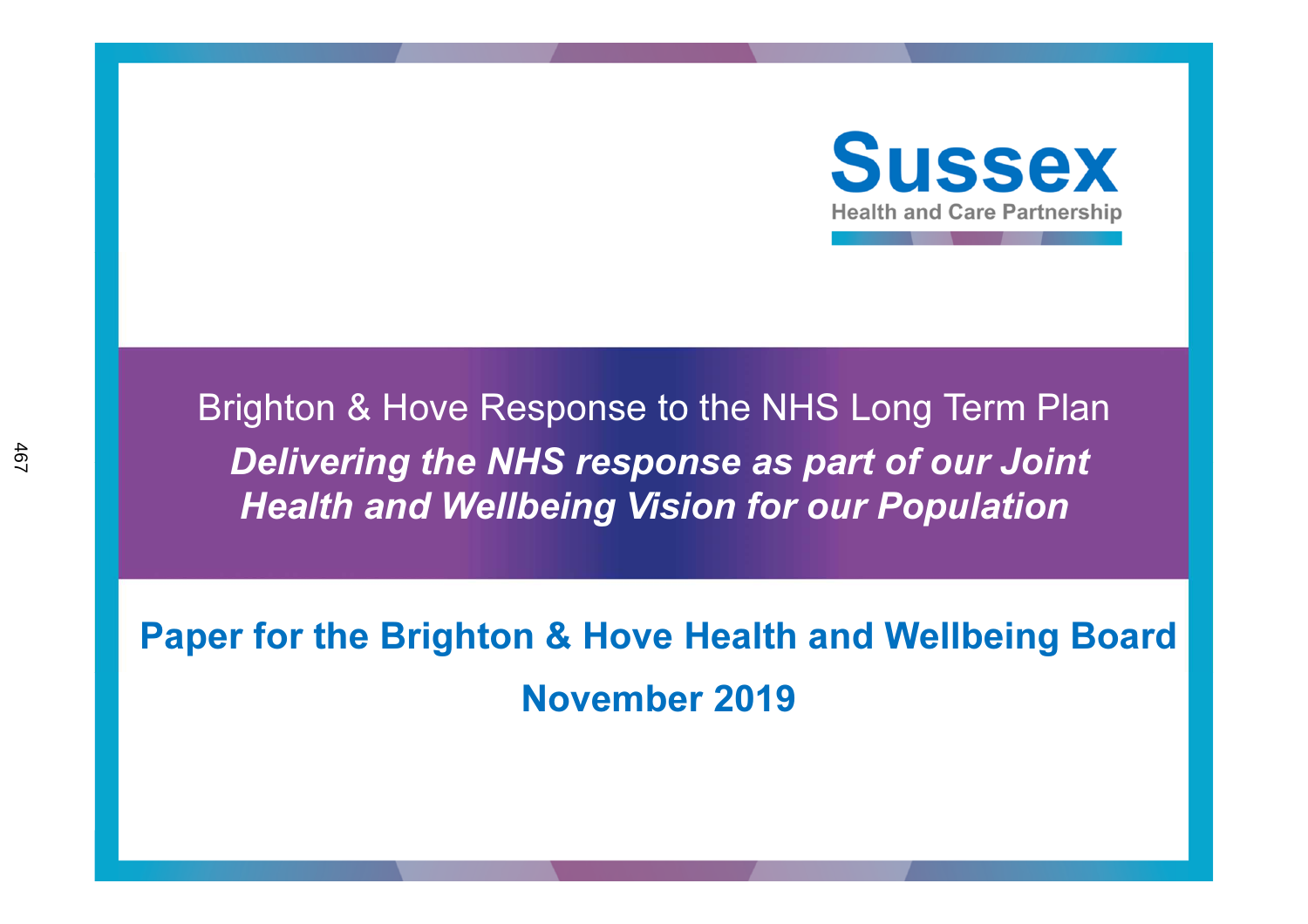# We have written a plan in Brighton & Hove to respond to the local health and care needs of our population and the ambition in the NHS Long Term Plan

WHAT IS THE BRIGHTON & HOVE PLAN?

- 1. In Brighton & Hove we have written a plan that represents our response to the local health and care needs of our population and the national ambitions and expectations set out in the NHS Long Term Plan.
- 2. The plan is a **joint contribution** from the key partners in health and care across Brighton & Hove:



- 3. The Brighton & Hove plan sits alongside the **Sussex Strategic Delivery Plan**, which responds to the Sussex Population Health Check and covers aspects where the highest quality care and outcomes for the population & patients can be delivered through planning at a Sussex-wide level
- 4. We are meeting the needs of our local population and the national ambition of the NHS Long Term Plan in the local context of growing demand for health and care meaning services are under extreme pressure and people have to wait, **financial challenges**, a **workforce gap**, and existing health inequalities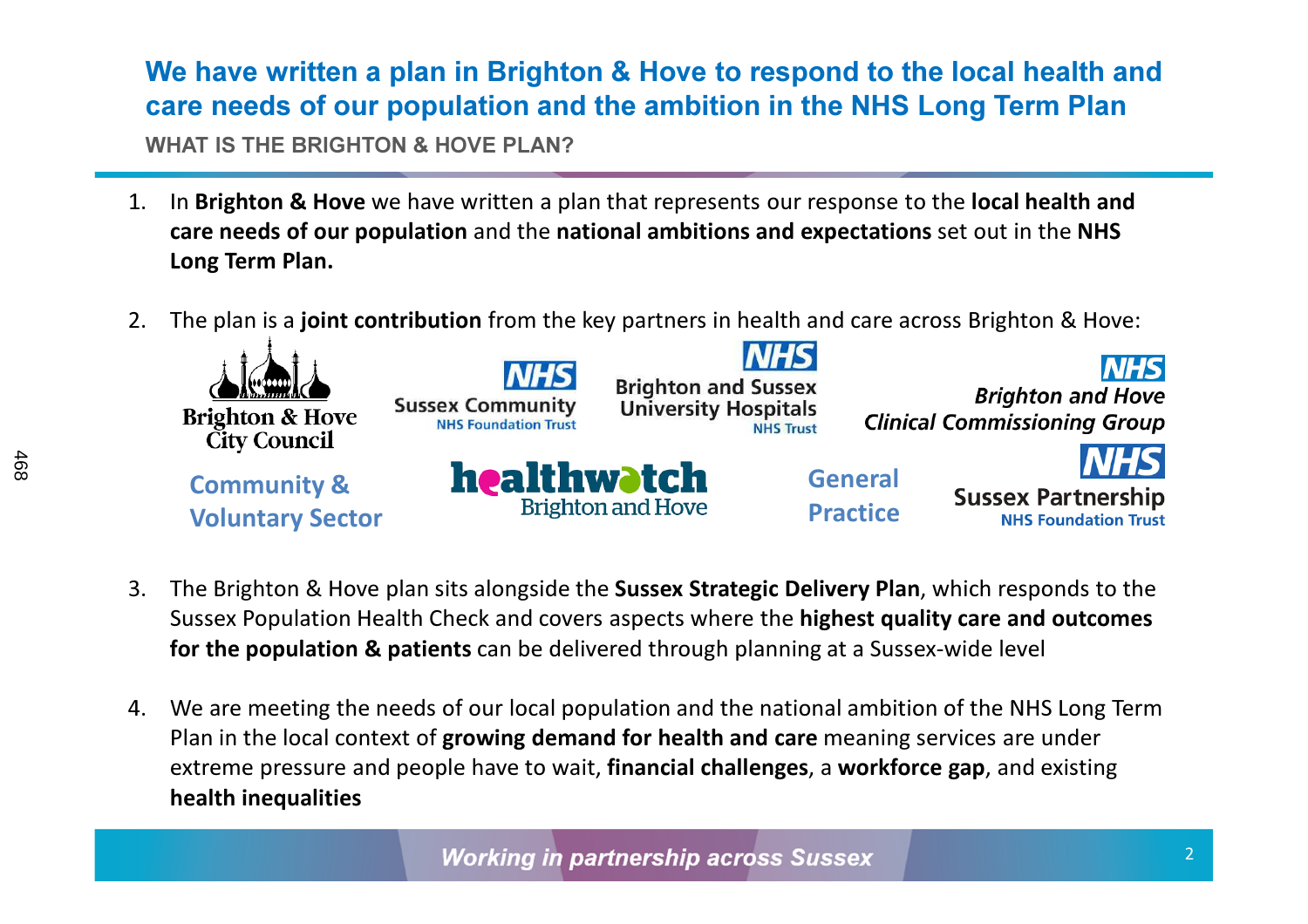## The Brighton & Hove Response to the NHS Long Term Plan has been built on the foundations of the Brighton & Hove Joint Health and Wellbeing Strategy

WHO HAS INPUTTED TO THE BRIGHTON & HOVE PLAN?

The Brighton & Hove response to the Long Term Plan supports existing plans in the city and:

- $\bullet$ Builds on the Joint Health and Wellbeing Strategy as set out by the Health and Wellbeing Board
- • Responds to local needs as identified in the Joint Strategic Needs Assessment carried out for the Health and Wellbeing Board
- •Shows how Brighton & Hove will deliver the local aspects of the NHS Long Term Plan
- •Responds to the needs of the local population as picked up in **extensive public engagement** involving over 4,000 conversations with local Brighton and Hove residents over the last two years
- $\bullet$ Has been developed with the involvement of partners, clinicians, health and care professionals, staff, and the public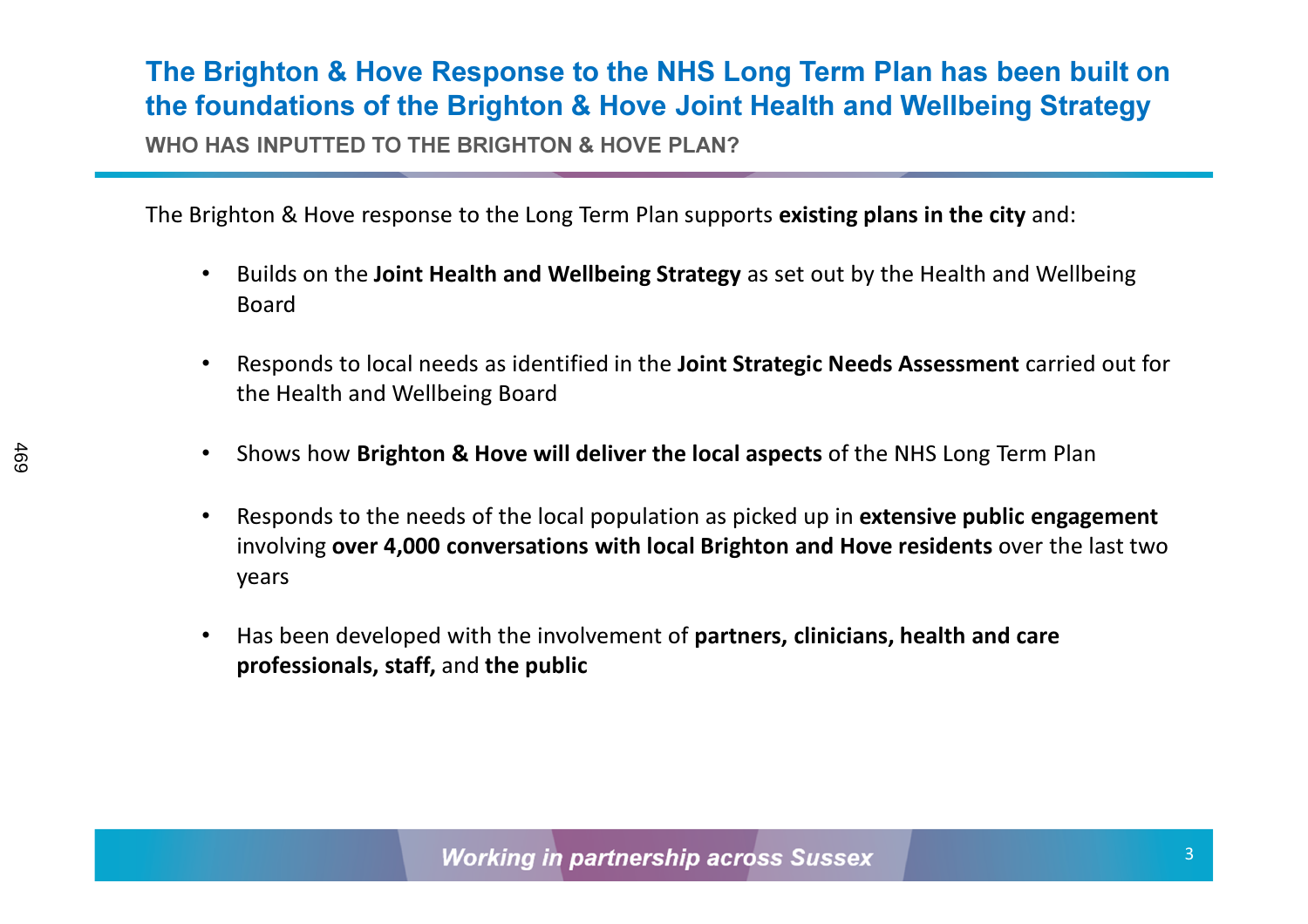#### Our vision in Brighton & Hove is that everyone in Brighton & Hove will have the best opportunity to live a healthy, happy and fulfilling life

WHAT ARE THE BUILDING BLOCKS OF THE BRIGHTON & HOVE PLAN?



The Joint Health and Wellbeing Strategy is underpinned in the Brighton & Hove plan with our commitment to:

- 1. Decentralised care and local delivery of health and care to provide care that is specifically tailored to the local needs of the local population
- 2. Care provided closer to home where appropriate and support for people to manage their own health and care
- 3. Joined-up care that is focused on the needs of the individual
- 4. Role of the voluntary sector supporting our population and embedded throughout all stages of health and care
- 5. Integrated physical and mental health care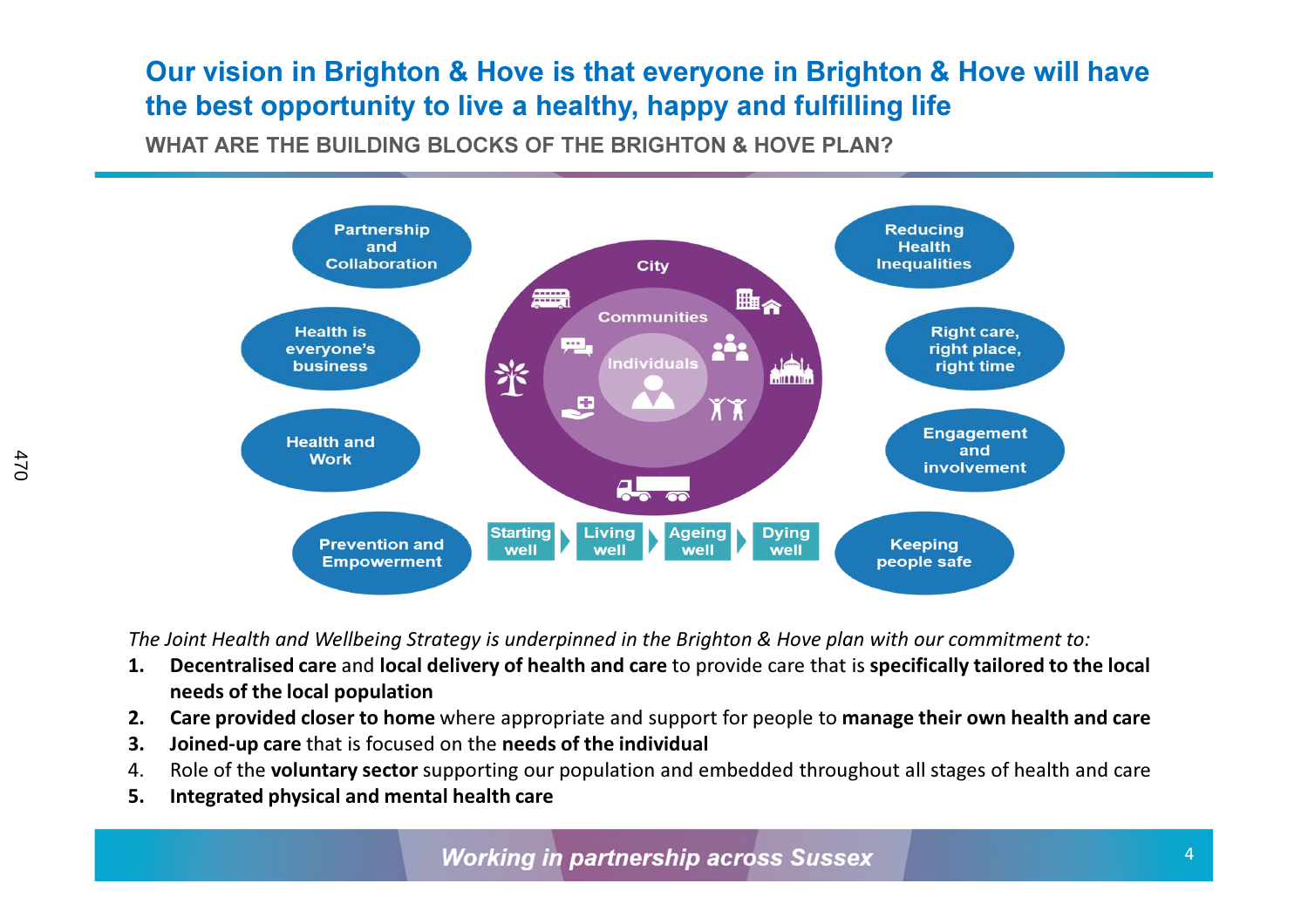#### We are improving care in Brighton & Hove throughout the life course through a wide-ranging set of service changes, all supported by primary care

WHAT'S CHANGING IN BRIGHTON & HOVE? (1/3)

#### Primary care provides services tailored to the specific needs of their local population, with an expanded workforce that can deliver care closer to home with fewer handovers of care for a seamless experienceStart Well• Supporting our young people with the transition to adult services in a way that increases independence and ties in with workplace and training support • A multi-disciplinary approach to children and families tying together physical, mental health andcommunity care • Whole school approach to emotional health and wellbeing including enhanced Schools Wellbeing Service • Pregnant women will have a designated clinician responsible for their care to provide continuity ofcare • More children will have childhood immunisations • Increased support for young people with autism and learning difficultiesLive Well – Personalisation • Support to stop smoking, increase physical activity, maintain a healthy weight, improve nutrition, and drink less alcohol• Personalised care approaches embedded in all interactions with health and care, supporting increased self-management of own health, empowerment to make decisions on own care in partnerships with clinicians, and personal health budgets for those with most complex care needs • Faster access to physiotherapy for people with MSK conditions to support self-management • Digitally-enabling primary care and outpatient care for a higher quality service that makes people don't have to travel to appointments if it's not necessary and are supported to self manage

5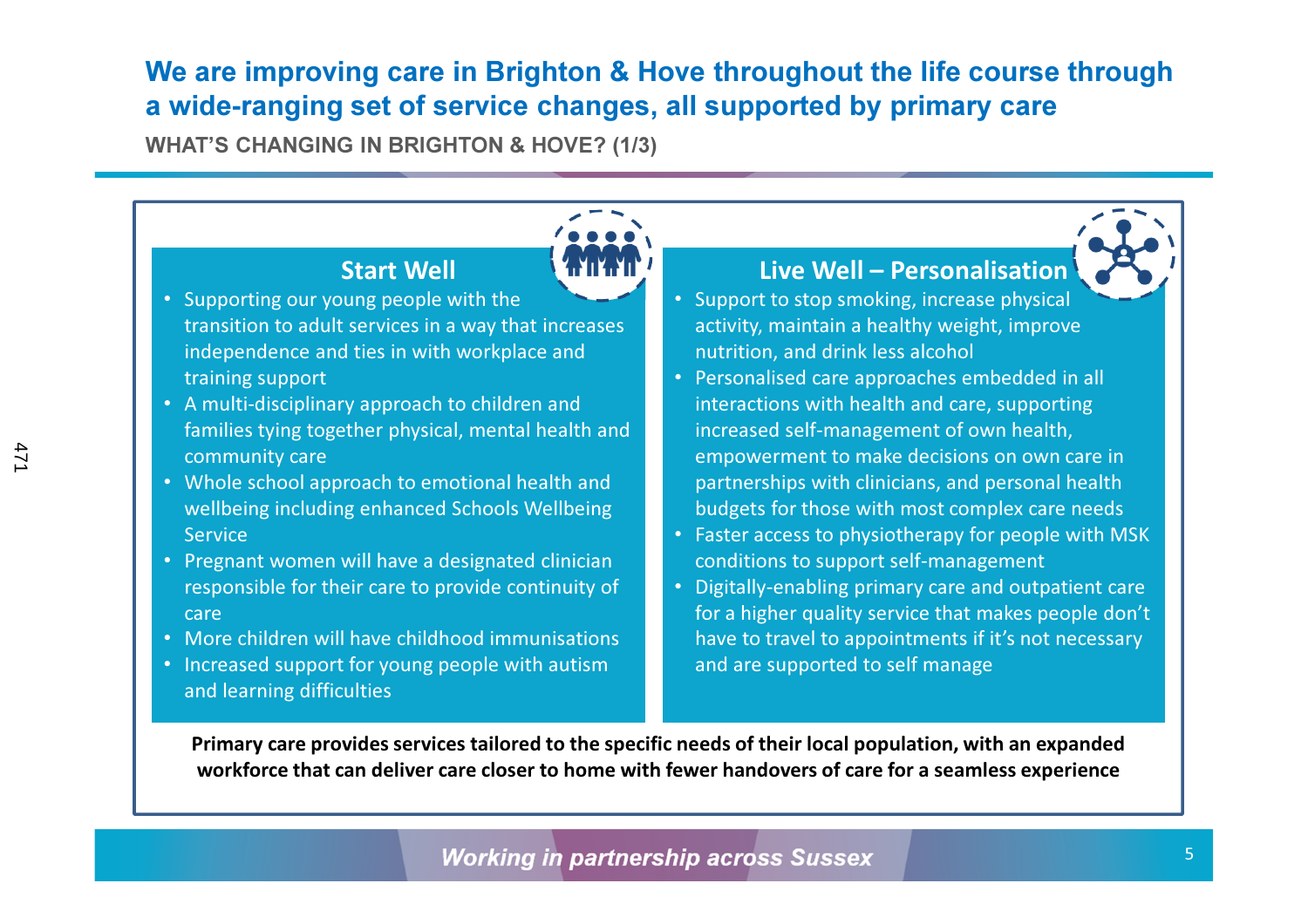### We are improving care in Brighton & Hove throughout the life course through a wide-ranging set of service changes, all supported by primary care

WHAT'S CHANGING IN BRIGHTON & HOVE? (2/3)

| <b>Live Well</b><br>• Improved outcomes from planned care in hospitals and shorter waiting times through improved                                                 |
|-------------------------------------------------------------------------------------------------------------------------------------------------------------------|
| diagnostic capacity, closer links between acute hospitals and GPs, evidence-based interventions, and less<br>time spent in hospital when not clinically necessary |
| • Shorter waiting times in A&E through reducing pressure on emergency hospital services and an integrated<br>network of community and hospital based care         |
| • Greater support for population with COPD including mental health support and provision of pulmonary<br>rehabilitation services                                  |
| • Transgender population will have improved access to and experience of care                                                                                      |
| • The population has access to extended hours at GP practices                                                                                                     |
| • More cancers will be diagnosed earlier                                                                                                                          |
| • Increased choice of location for operations if patients have been waiting for a long time                                                                       |
| • Our university population will have increased mental health support                                                                                             |
| • The homeless in Brighton will have increased and improved support                                                                                               |
| • Those at risk of suicide will have a targeted support offer in partnership with the community and voluntary<br>sector                                           |
| • Those in need of an inpatient detox service for substance misuse will have access 24-hours 365-days a year                                                      |
| Primary care provides services tailored to the specific needs of their local population, with an expanded                                                         |
| workforce that can deliver care closer to home with fewer handovers of care for a seamless experience                                                             |

472

**Working in partnership across Sussex**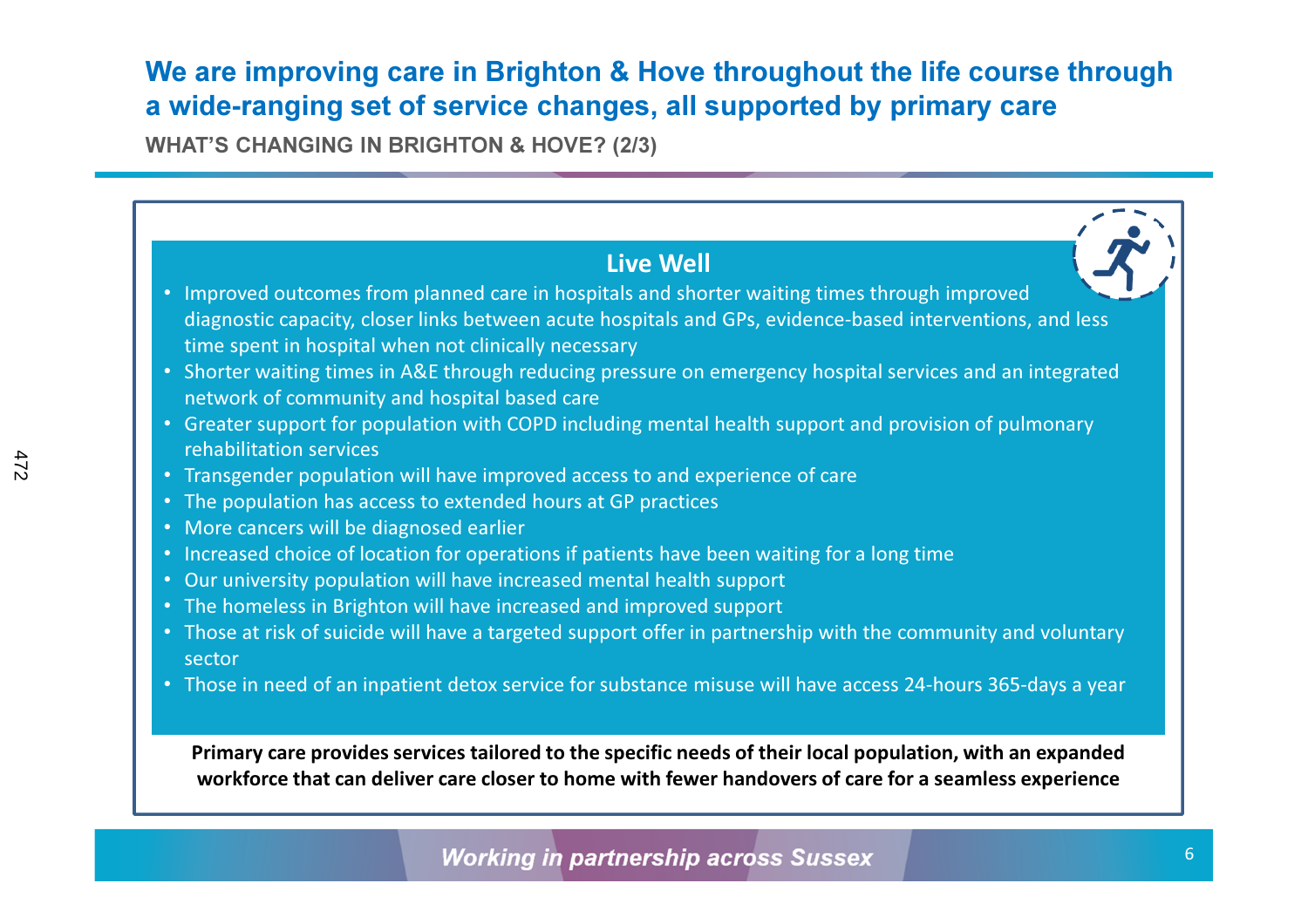#### We are improving care in Brighton & Hove throughout the life course through a wide-ranging set of service changes, all supported by primary care

WHAT'S CHANGING IN BRIGHTON & HOVE? (3/3)

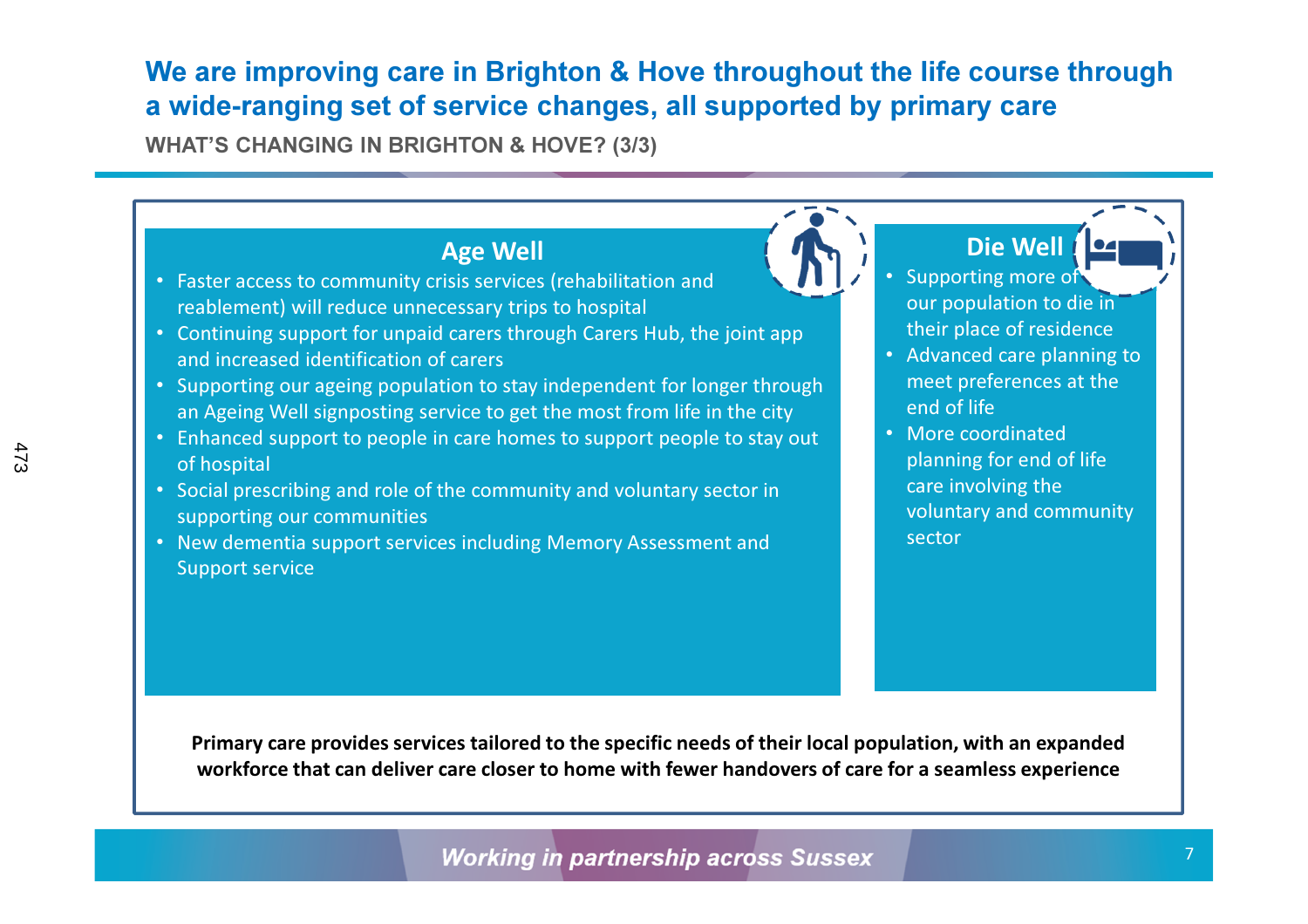### Closer working together in Brighton & Hove is needed to provide tailored and high quality provision of health and care to our local population

WHAT ARE THE KEY RELATIONSHIPS IN BRIGHTON & HOVE?

- 1. Working together as organisations supports the patients and wider population to have a seamless experience of health and care where the most appropriate care is provided quickly, moving away from fragmented care where the focus is on treating episodes of ill health rather than the cause of illness or preventing illness in the first place.
- 2. We will be changing **how organisations work** to allow health and care provision to be most appropriately tailored to local needs:
	- • Sussex is working towards becoming an Integrated Care System, a partnership of health and care organisations working together to provide overall assurance for the Sussex health and care system, provide a forum for strategic oversight, facilitate collaboration and joint planning on enabling functions including workforce, digital and estates, and plan and commission specialist services where there are clinical benefits to this being done at a Sussex level.
	- $\bullet$  Our Integrated Care Partnership will be an alliances of health and care organisations working together to plan and provide services for the population in a consistent and joined-up way. They will not be new organisations and will not change the accountability of current providers or their statutory duties.
	- $\bullet$  Our seven Primary Care Networks are groups of GP practices collaborating with local community services, mental health, social care, pharmacy and voluntary sector teams to provide integrated local health and care for communities – building on the ongoing work in "Cluster 6" which has worked closely with the voluntary sector.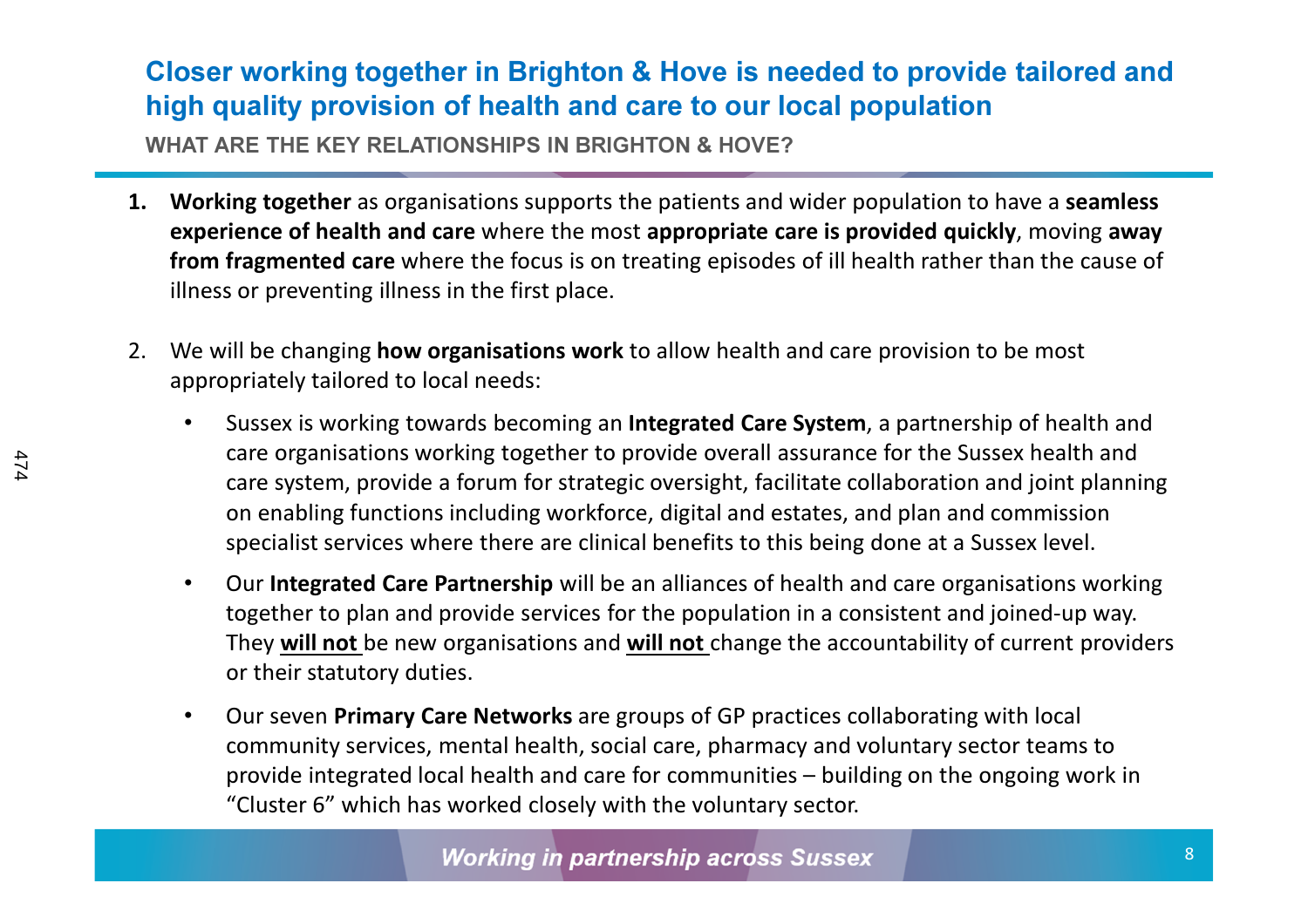#### The next steps are to incorporate feedback into the revised plan, submit to NHS England and develop operational plans for 2020/2021

WHAT HAPPENS NEXT?

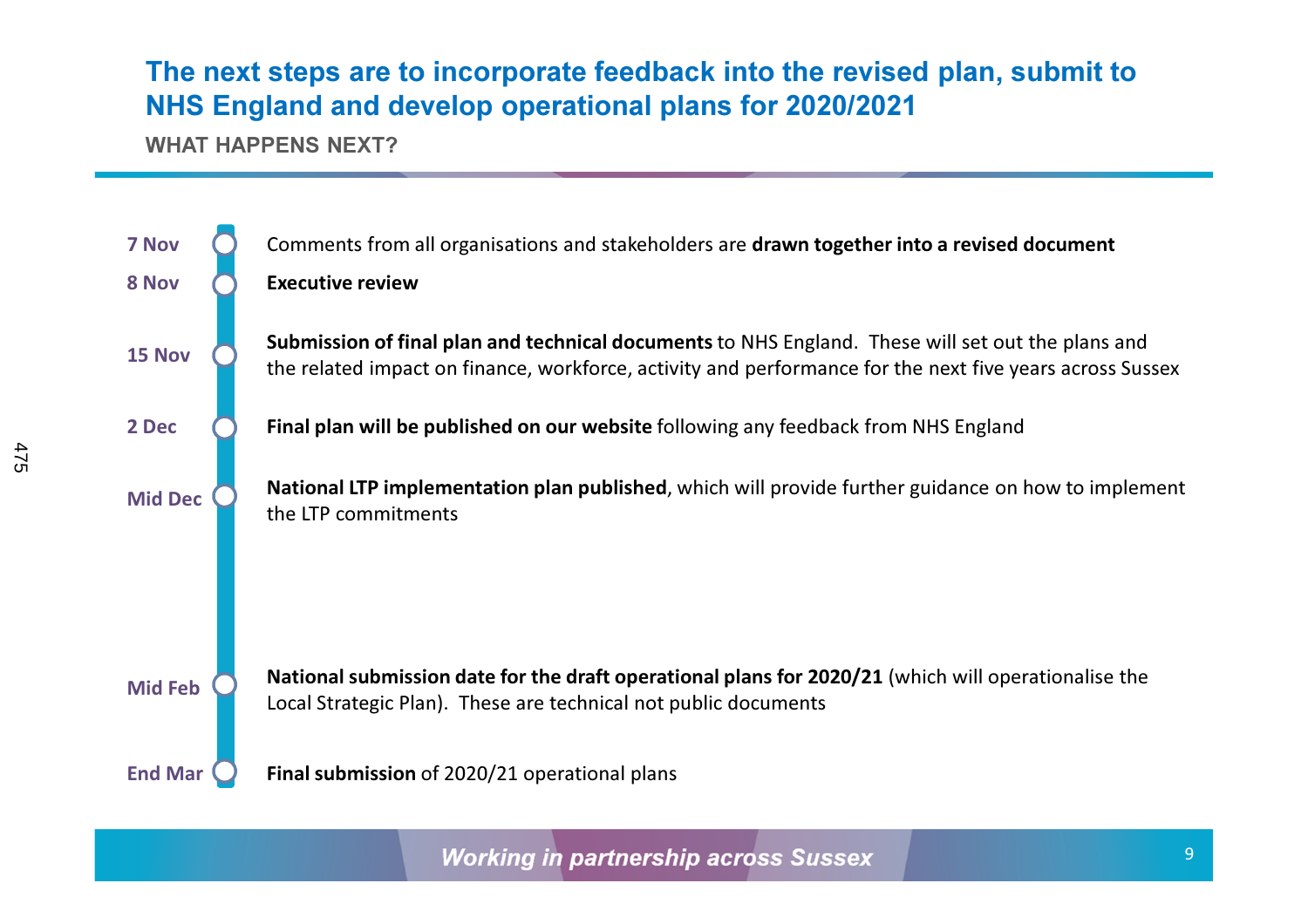# APPENDIX

**Working in partnership across Sussex**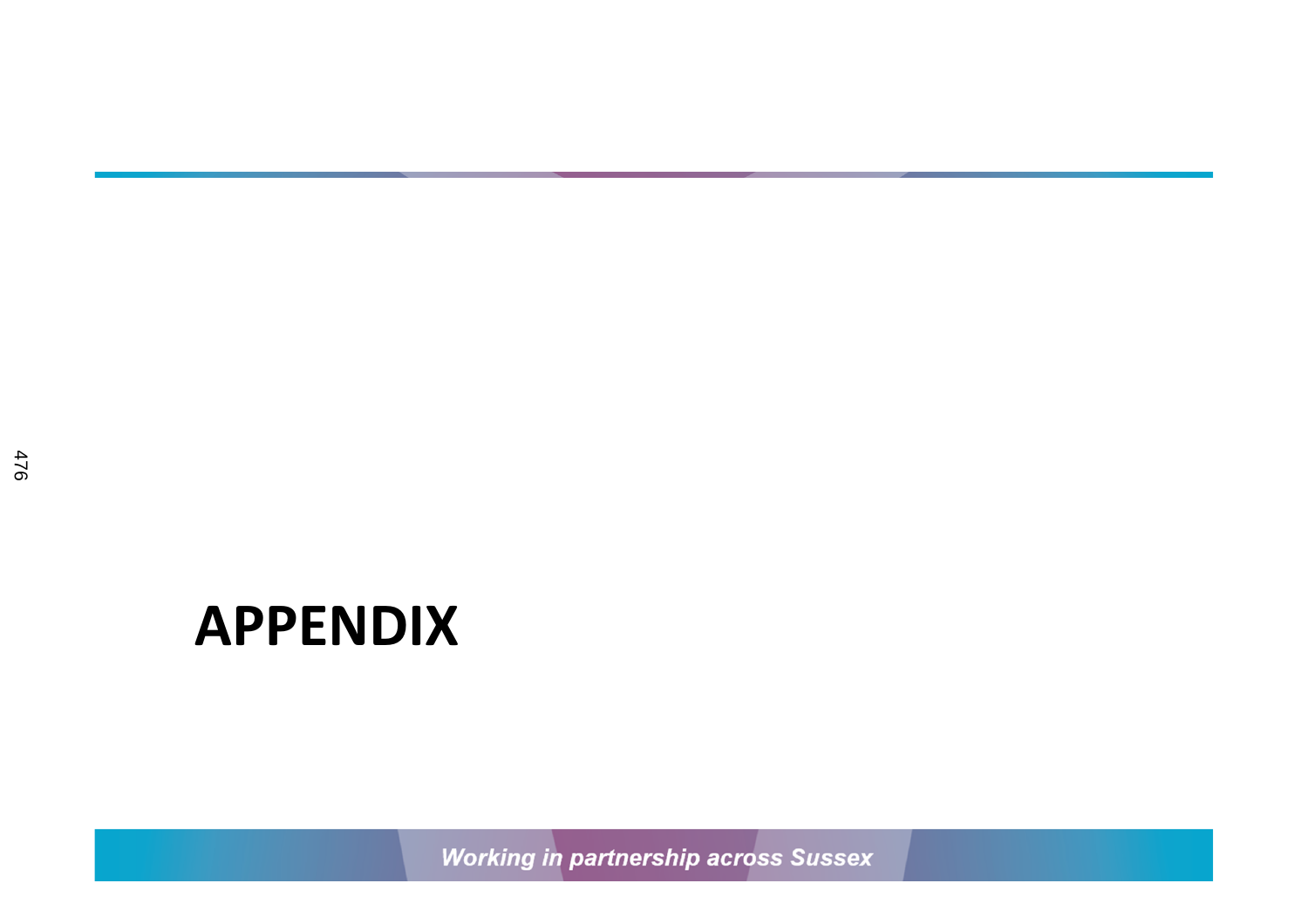#### Our Strategic Model shows our aspiration for health and You can access a wide range of professionals within care in Sussex

#### **Inclusion**

**Continuous quality improvement** primary care, who will work together to support your social, physical and mental health needs wherever you Extended access to live

GP appointments and improved access to online resources

Seamless end to end care across all services to provide the best possible outcome for you along a coordinated pathway

> We will provide health and social care at or as close to home as possible

Integrity

In your local area (~250-850k population), primary, community and local hospital services will provide joined-up place-based care through Integrated Care Partnerships, at



In your will be supported to have the Services knowledge, skills and Preventiondesigned to or close to home.confidence to self-manage б to improve address the your health and wellbeing to population  $\frac{1}{2}$ wider health and start well, live well, age well determinants 60 wellbeing of healtharea and die wellAll decisions about your Enabling people to خ care will be inclusive: made manage their own **ILE NO** e will share best practice health and care with you better, supported by and use our skills and servicesknowledge to deliver safe In Sussex and coordinated care for you in your home, local  $\Lambda$ community, hospital and We will harness research In Sussex (1.8m population), beyondCare will be based on the best knowledgeand innovation to meet we will work in partnership availablelocal needsto deliver high quality Hospitals will work together to provide the best quality, safety, value specialist and complex services to achieve the best and equity of care in a timely mannerτÙ outcomes based upon the 哺細 best knowledge available.Digital Workforce Estates<br>Parity of physical and mental wellbeing Digital WorkforceFreedom to speak up

#### **Working in partnership across Sussex**